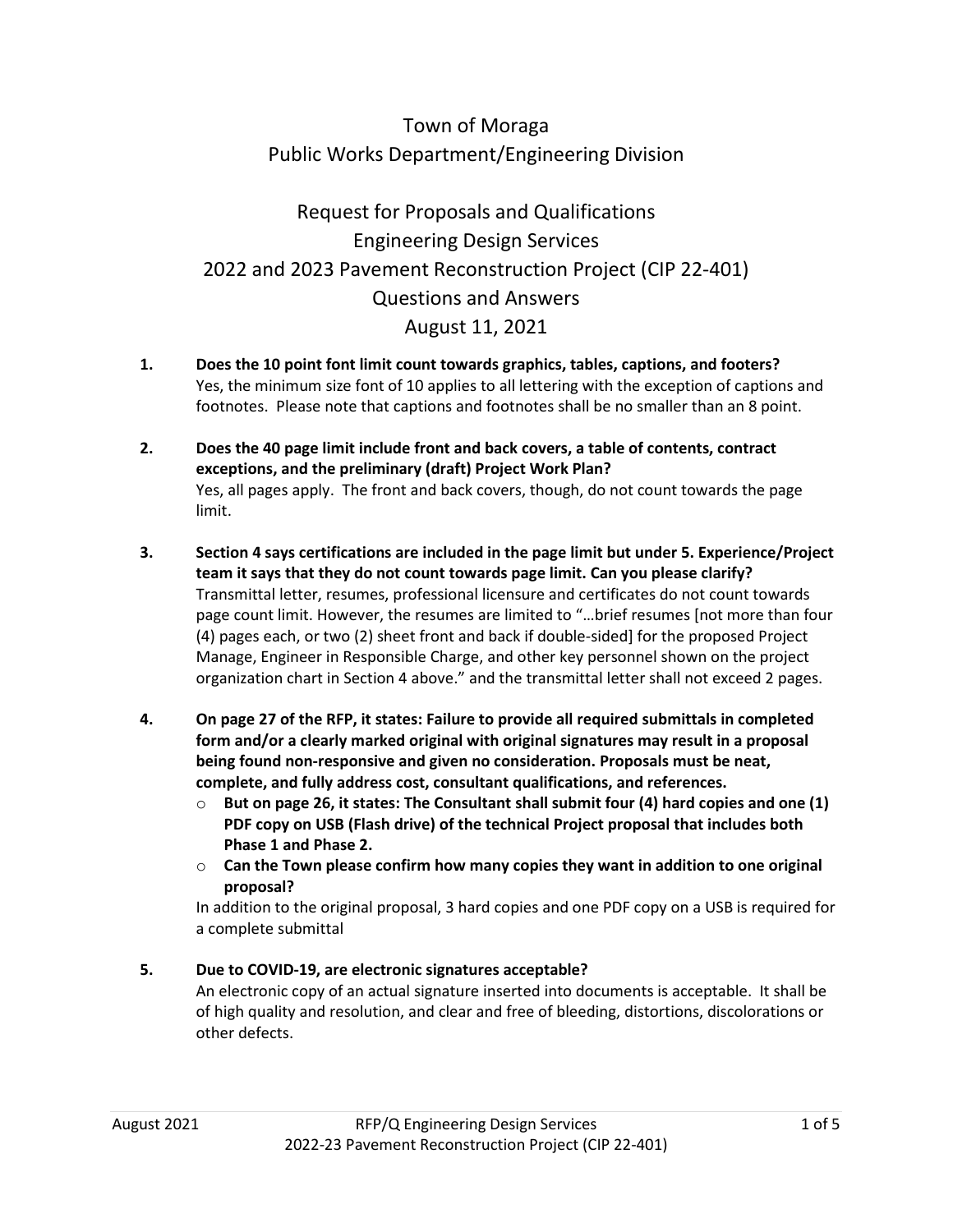- **6. On page 22 of the RFP, it states: Include a one-page summary of how the firm plans on managing multiple phase projects. Briefly describe the Consultant's experience and qualifications dealing with similar projects and why the Consultant should be selected for this Project. Describe staffing and resources needed, key staff experience, and how staff will be utilized throughout the project durations.**
	- o **Is the executive summary limited to one page, or is just the summary of how the firm plans on managing multiple phase projects limited to one page?** The executive summary is one page.
- **7. Based on the information we gathered yesterday, we need to spend more time on this pursuit so we can prepare a proposal that reflects our specific ideas that would benefit your project.**

Unfortunately, we are unable to extend the deadline.

- **8. Is this a joint project with Orinda?** No, currently this is not a joint project with Orinda.
- **9. Who did you PTAP 2020 analysis?** Quality Engineering Solutions, Inc.
- **10. Does the Town have a master bike plan?** The Town adopted the 2016 Walk/Bike Plan.
- **11. Does the Town have an approved bike plan that will need to be implemented as part of the design?**

The Town of Moraga has an adopted the 2016 Walk/Bike Plan. The Moraga Walk/Bike Plan is available for your viewing at:

<https://www.moraga.ca.us/DocumentCenter/View/352/Walk-Bike-Plan-PDF>

If there is adequate right-of-way, the designer shall consider implementing measures/routes/paths to address items identified in the adopted plan. Such implementation shall be addressed in the Pavement Design Report for Town's consideration. At this time, the Town would consider striping and accessibility improvements as likely candidates, but cost is also a consideration.

**12. Will the bridge be open before 2022?**

The bridge project will be substantially completed by the end of the 2021.

**13. Is there a technical reason why hasn't Canyon Road been done?**

No, there is no technical reason why Canyon Road has not been rehabilitated.

- **14. What's the budget for construction of each project? Is it expected to cover the cost of construction to reach the Town's goal?**
- **15.** The total construction budget for both phases is \$5,440,000. No, we do not expect this budget enable the project to reach the Town's goal. However, it is expected that, along with other prior improvements, the budget will allow the project to achieve close to the Town's goal.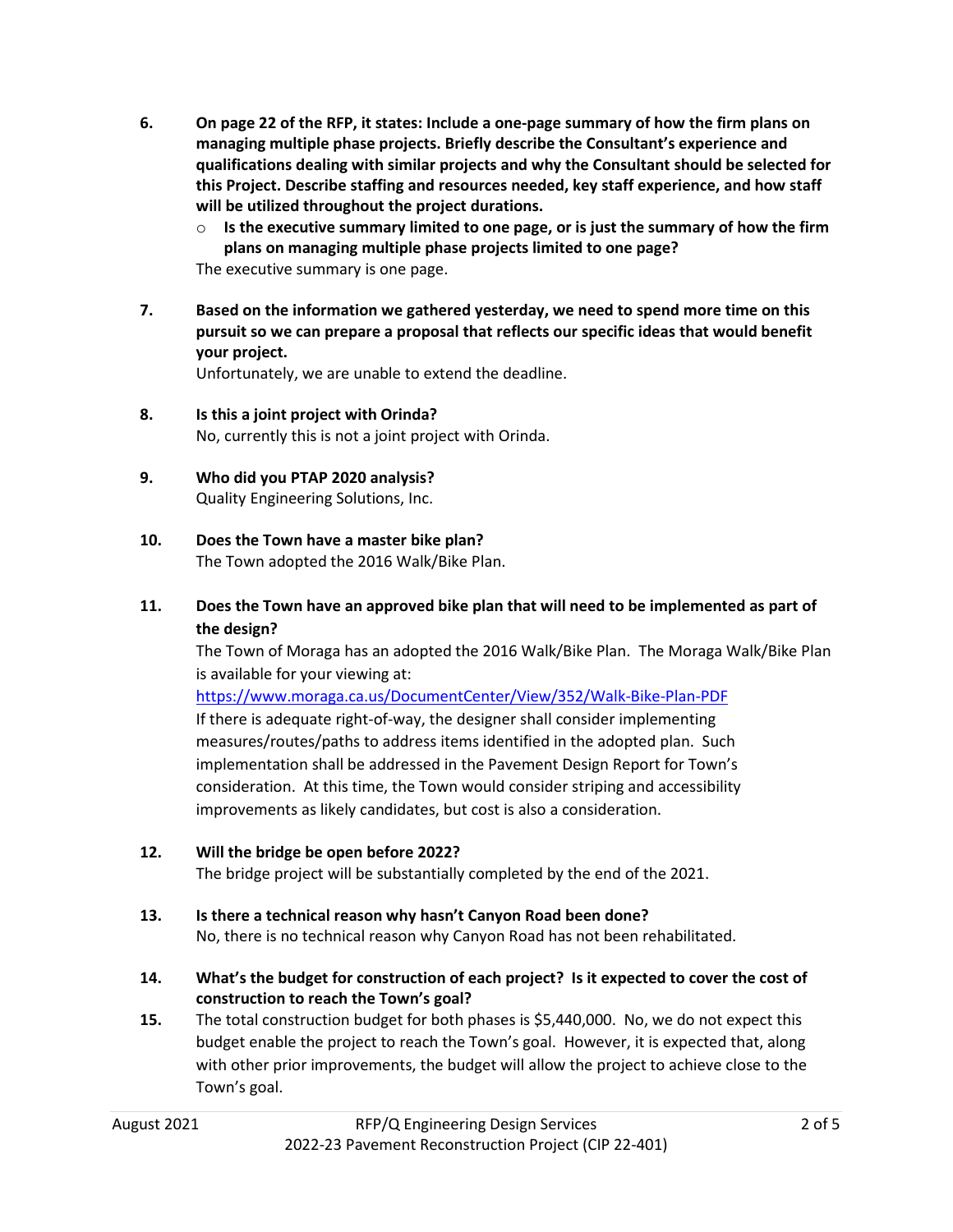**16. The RFP/Q states that the Town planned a total construction budget of \$2,245,000 for Phase 1 and \$2,245,000 for Phase 2. Could additional funding be available to achieve addressing all streets that have a PCI below 50, if needed?** Please see the revised construction budget for both projects in the response to question

#13. There is currently no additional funding available.

#### **17. Is there a requirement for certain type of testing to help determine the appropriate treatment?**

No, there are not certain type of testing to help determine the appropriate treatment. The chosen firm shall use their knowledge of necessary tests to help determine which tests are necessary or will help determine the best treatment for each street factoring in the budget and the Town's goal.

#### **18. Is the Town expecting FDR for all streets?**

No, the Town is not expecting FDR for all streets as the design consultant will recommend the appropriate treatment for each street.

**19. Under the first paragraph of Section 4, Format and Content of Proposal section on Page 22 of the RFP/Q, it states that transmittal letter, staff resumes, and certificates of registration/certification are included in the 40-page maximum limit. The second paragraph under Item #5, Experience of Project Team on Page 24 then states that up to 4 page resumes for the key staff should be included, and in the following Paragraph 3 defines key personnel as anyone performing more than 5% of the billable work.**

**Considering these requirements of what is defined as "key staff", our staff resumes and copies/proof of applicable licensure will likely take up a significant portion of the 40-page limit. Would the Town consider moving the key staff resumes and licenses to an appendix that is excluded from the 40-page limit?**

Transmittal letter, resumes, professional licensure and certificates do not count towards page count limit. However, the resumes are limited to "…brief resumes [not more than four (4) pages each, or two (2) sheet front and back if double-sided] for the proposed Project Manage, Engineer in Responsible Charge, and other key personnel shown on the project organization chart in Section 4 above." and the transmittal letter shall not exceed 2 pages.

**20. May we use 11x17 page size for schedules/charts/etc.? Would this count as 1pg or 2pgs?** For schedules, 11x17 page size can be used and will count for 1 page for each side that is printed upon. All other 11x17 sheets will count as 2 pages for each side that is printed upon.

### **21. Is the Phase 1 - advertise by April 2022 a firm date?**

Phase 1 advertise date of April 2022 is a target date. However, this project will need to be completely bid, contracts awarded and ready to start construction before July 2022.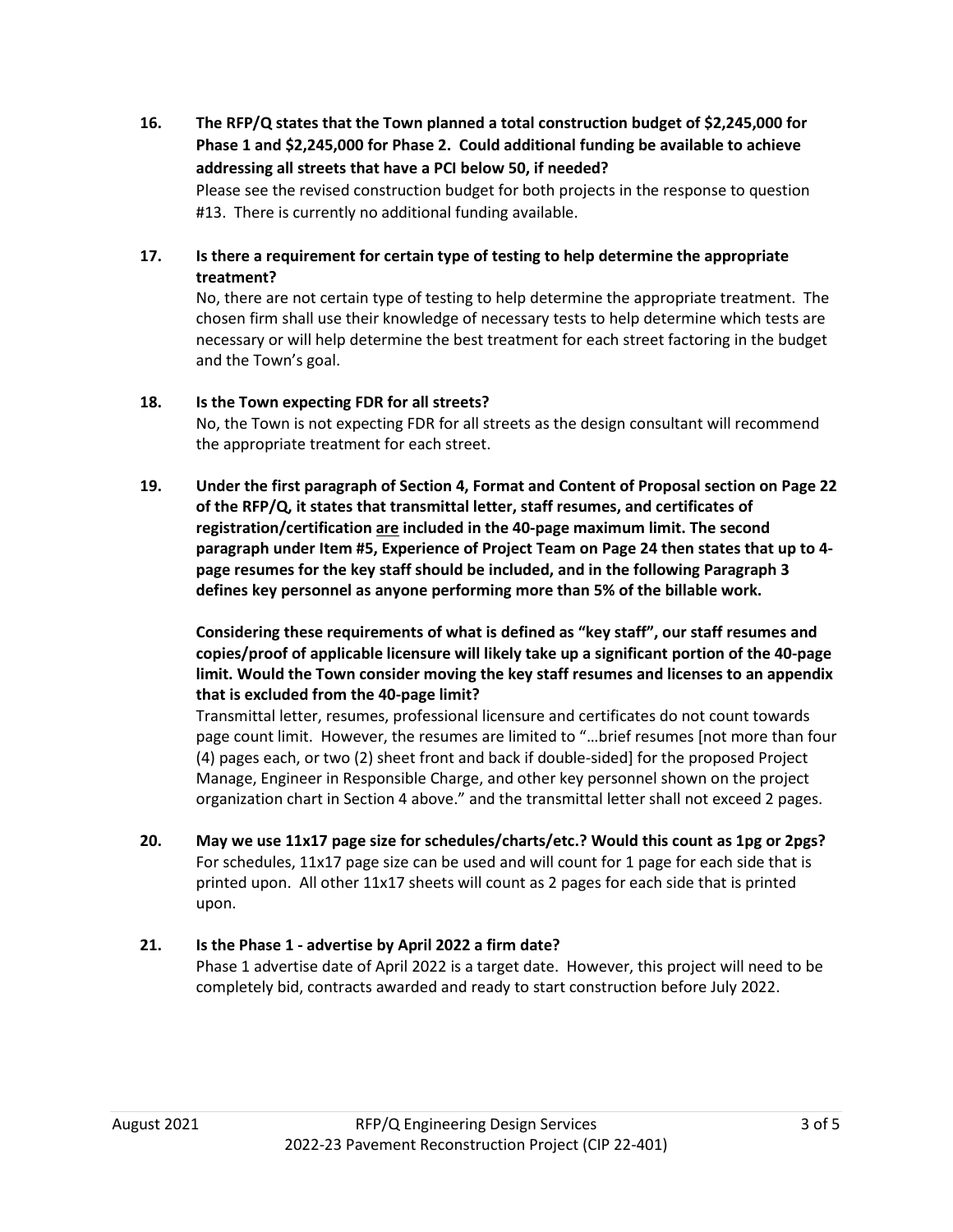- **22. What percentage of the Town's construction budget do you anticipate going to curb upgrades for each phase?** The Town has not specified a percentage of the budget going towards curb upgrades for each phase. Curb and gutters shall be improved as appropriate to maintain proper drainage and repair existing defects; along with pavement, curb and gutters shall investigated and considered during design.
- **23. The RFP/Q states that the Town has assumed a full depth Pavement Reclamation Treatment for all street segments included in Phase 1 and Phase 2, what design life is the Town trying to achieve? What is the minimum service life they can live with?** As a full reconstruction project, the Town is expecting a design life of 30 years.
- **24. The Town wants a holistic design approach including correcting drainage problems. Does the Town have a list of identified drainage problems, or is the Town depending on the selected consultant to identify all of the drainage problems during design development?** The Town does not have a list of identified drainage problems. It is part of the scope of work to determine if there are any existing defects or issues that need to be resolved to maintain proper drainage of the streets that are being rehabilitated. Currently, it is not a part of the scope of work for the designer to determine if there are any failures of the underground storm drain system.
- **25. On Page 2, the RFP/Q implies that \$240,000 is available for design services associated with Phase 1, \$610,000 is available for design services associated with Phase 2 and \$60,000 is available for Phase 2 construction support services in the third year. Please confirm or clarify.**

For budgeting purposes, the Town of Moraga has set aside \$910,000 over the three fiscal years for the design contract. The cost proposal will need to be broken out into three areas to include work up to each of the milestones: Pavement Management Report, Phase 1 design, Phase 2 design and construction support. This will allow the Town to issues contracts and amendment based on funding budgeted for each fiscal year.

**26. On Page 7, the RFP/Q talks about addressing issues with the fronting property owner. Is the Town expecting the design consultant to do the actual coordination or will we be developing a list for the Town and the Town will interact with the property owner?** The design consultant will develop a list of locations for the Town and will assist the Town with the coordination. Direct coordination with residents will be done by the Town. The consultant will be responsible for coordination with utility companies, districts, and other public agencies, and the design in conformance with said agencies standards.